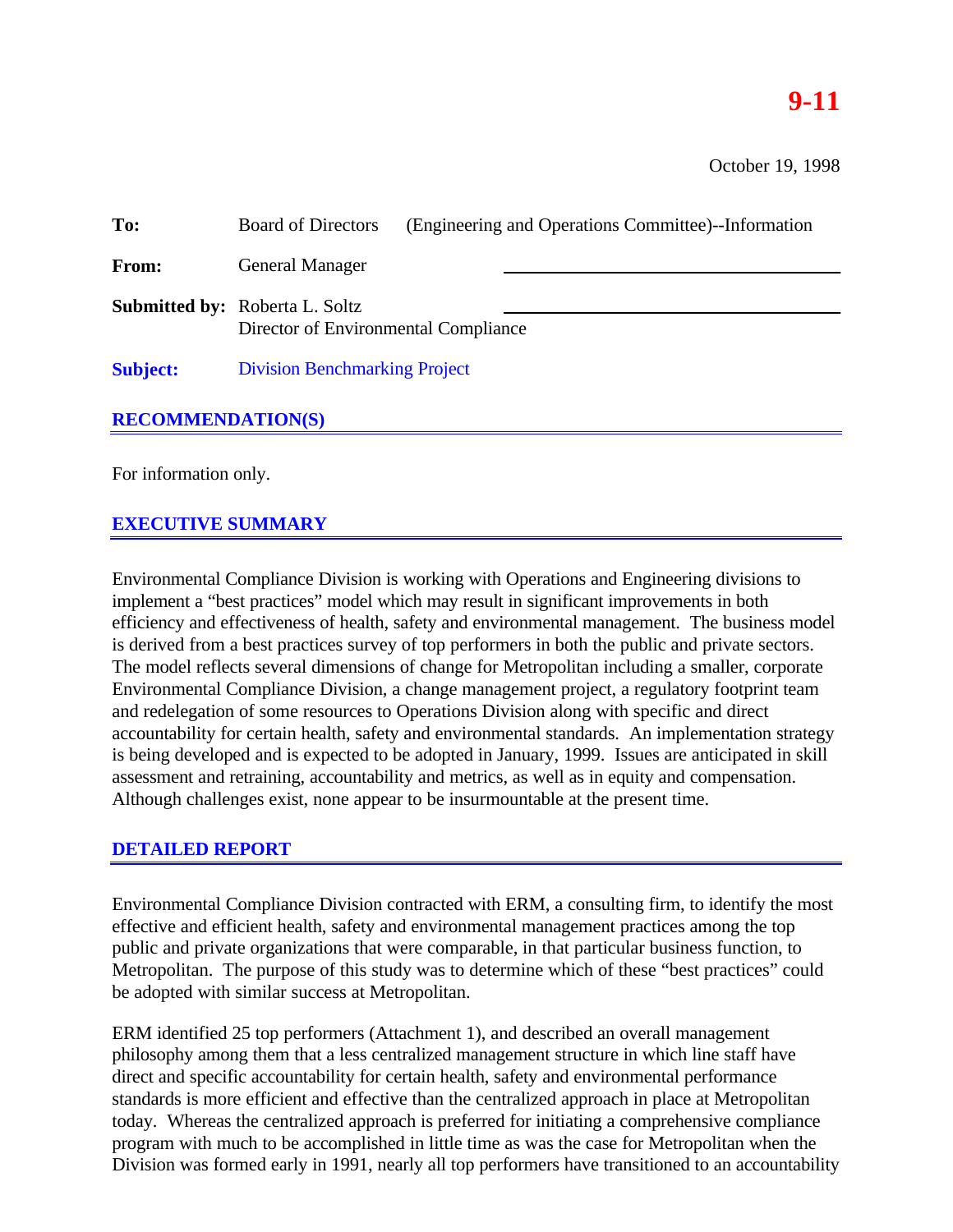and metrics-based monitoring and reporting system as organizational performance approached desired standards. These transitions were compelling and successful because they strengthened accountability in the field, provided incentives to reduce regulatory complexity and offered the same or better performance with fewer people. A key component of this shift is delegating many day-to-day responsibilities to the field along with related accountabilities for specific performance standards.

The business model currently proposed for Metropolitan has several dimensions including a smaller, corporate Division with accountability for policy, reporting and program development; the formation of a Regulatory Impact Team/Council and a Change Management Project to reduce environmental, safety and health complexity; and redelegation of several people and many transactional duties from Environmental Compliance to Operations Division along with specific accountability for certain workforce health and safety, and environmental compliance metrics. An implementation strategy is being developed now in cooperation with Operations and Engineering divisions, and is expected to be adopted in a few months. Issues will include skills assessment and retraining; accountability and metrics; and, equity and compensation. Although a number of challenges are anticipated, none appear to be "show-stoppers" at the present time.

RLS/bmn

#### **Attachment 9-11A**